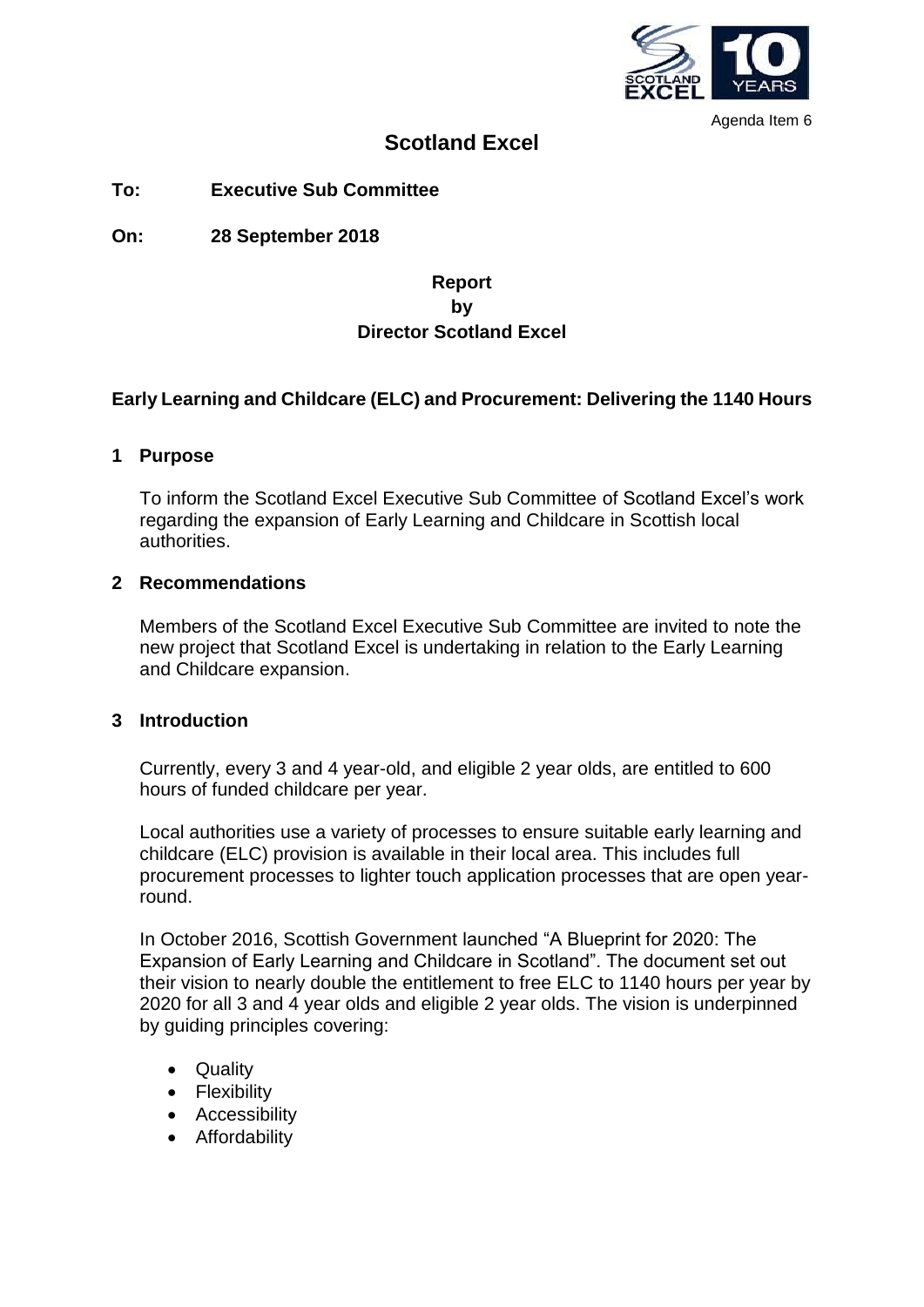A Service Models Working Group (SMWG) was formed by the Scottish Government in June 2017 to develop the principles and detailed documentation for the expansion. The group has various members including local authorities (Dundee City, East Dunbartonshire, East Lothian, North Ayrshire, Highland and Edinburgh City), the Care Inspectorate and the Convention of Scottish Local Authorities (COSLA).

In particular, the work of the SMWG has focused on a new National Standard and a "Funding Follows the Child" approach.

The National Standard will contain criteria that children and their families should expect from their ELC experience, regardless of where they access their entitlement: whether in a public, private or third sector setting or through provision offered by childminders. The National Standard should ensure that there is consistency of high quality provision across all provider types while the "Funding Follows the Child" approach should ensure more choice of high quality provision for parents and carers.

## **4 Background**

In March 2018, the Scottish Government and COSLA published 'The ELC Service Model for 2020: Consultation Paper' setting out the "Funding Follows the Child" approach, and seeking views of the National Standard that will underpin it. The consultation closed on 29th June, and the responses are now being analysed.

As set out in the consultation paper, a suite of operating guidance and supporting material for providers and local authorities will be required to support implementation of the new funding model and National Standard from 2020 and beyond.

Given Scotland Excel's strong background of working across local authorities to develop and deliver national, collaborative projects, the SMWG has commissioned Scotland Excel to develop the necessary ELC supporting guidance.

### **5 Remit**

Scotland Excel has been awarded grant funding by the Scottish Government to deliver the following work:

- A set of principles, supported by guidance on options to support local authorities and providers to establish affordable and sustainable rates for delivery of the funded hours;
- Guidance on options, including key principles, and templates to promote simplicity in the approach to become or continue to be a funded provider;
- Guidance to support new and existing providers meet the business sustainability criteria; and